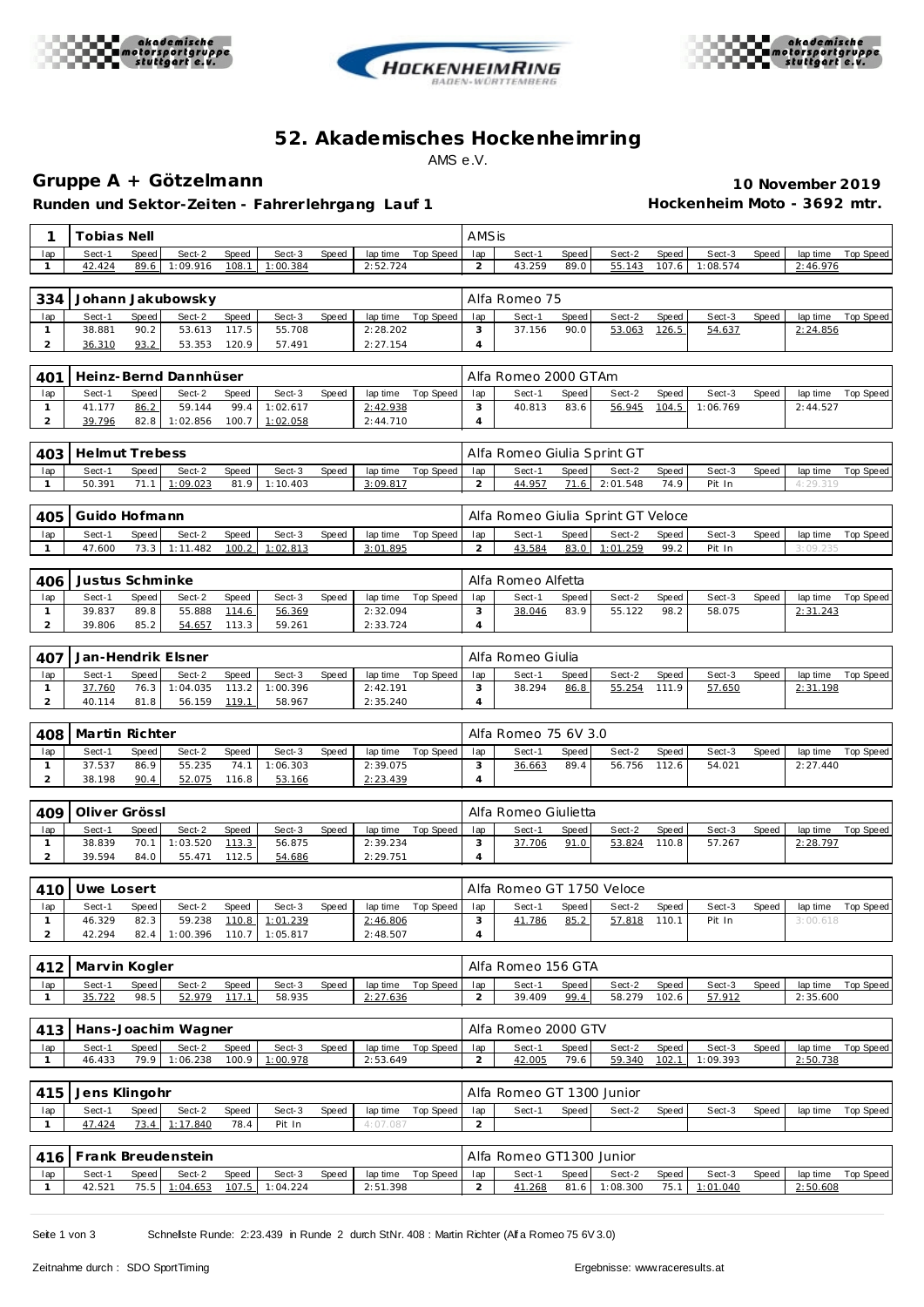





# **52. Akademisches Hockenhe imring** AMS e.V.

## **Gruppe A + Götzelmann 10 November 2019**

Runden und Sektor-Zeiten - Fahrer lehrgang Lauf 1 **Hockenheim Moto - 3692 mtr.** 

| 418                 | Peter L. Mueller |       |                    |       |          |       |                      |                    |                       | Alfa Romeo Giulietta 2.0 116 |       |                                    |       |          |       |                      |                    |
|---------------------|------------------|-------|--------------------|-------|----------|-------|----------------------|--------------------|-----------------------|------------------------------|-------|------------------------------------|-------|----------|-------|----------------------|--------------------|
| lap                 | Sect-1           | Speed | Sect-2             | Speed | Sect-3   | Speed | lap time             | Top Speed          | lap                   | Sect-1                       | Speed | Sect-2                             | Speed | Sect-3   | Speed | lap time             | Top Speed          |
| $\mathbf{1}$        | 45.245           | 77.5  | 1:05.248           | 98.5  | 1:05.321 |       | 2:55.814             |                    | 2                     | 45.020                       | 81.7  | 1:04.616                           | 86.1  | 1:08.768 |       | 2:58.404             |                    |
|                     |                  |       |                    |       |          |       |                      |                    |                       |                              |       |                                    |       |          |       |                      |                    |
| 419                 | Bernd Kesselring |       |                    |       |          |       |                      |                    |                       | Alfa-Romeo Sud               |       |                                    |       |          |       |                      |                    |
| lap                 | Sect-1           | Speed | Sect-2             | Speed | Sect-3   | Speed | lap time             | <b>Top Speed</b>   | lap                   | Sect-1                       | Speed | Sect-2                             | Speed | Sect-3   | Speed | lap time             | Top Speed          |
| $\mathbf{1}$        | 46.679           | 89.1  | 57.420             | 118.0 | 1:10.439 |       | 2:54.538             |                    | 2                     | 42.526                       | 89.8  | 56.477                             | 112.3 | 1:02.216 |       | 2:41.219             |                    |
|                     |                  |       |                    |       |          |       |                      |                    |                       |                              |       |                                    |       |          |       |                      |                    |
| 421                 | Anton Fischer    |       |                    |       |          |       |                      |                    |                       | Alfa Romeo 75                |       |                                    |       |          |       |                      |                    |
| lap                 | Sect-1           | Speed | Sect-2             | Speed | Sect-3   | Speed | lap time             | <b>Top Speed</b>   | lap                   | Sect-1                       | Speed | Sect-2                             | Speed | Sect-3   | Speed | lap time             | Top Speed          |
| $\mathbf{1}$        | 39.569           | 88.2  | 57.957             | 106.5 | 58.179   |       | 2:35.705             |                    | 2                     | 39.784                       | 88.7  | 57.534                             | 106.4 | 56.945   |       | 2:34.263             |                    |
|                     |                  |       |                    |       |          |       |                      |                    |                       |                              |       |                                    |       |          |       |                      |                    |
| 422                 | Uwe Ade          |       |                    |       |          |       |                      |                    |                       |                              |       | Alfa Romeo Giulia Nuova Super      |       |          |       |                      |                    |
| lap                 | Sect-1           | Speed | Sect-2             | Speed | Sect-3   | Speed | lap time             | <b>Top Speed</b>   | lap                   | Sect-1                       | Speed | Sect-2                             | Speed | Sect-3   | Speed | lap time             | Top Speed          |
| 1                   | 48.510           | 69.0  | 1:15.035           | 105.7 | 1:13.476 |       | 3:17.021             |                    | 2                     |                              |       |                                    |       |          |       |                      |                    |
|                     |                  |       |                    |       |          |       |                      |                    |                       |                              |       |                                    |       |          |       |                      |                    |
| 423                 | Stephan Kröppel  |       |                    |       |          |       |                      |                    |                       |                              |       | Alfa Romeo Giulia Nuova Super 1600 |       |          |       |                      |                    |
| lap                 | Sect-1           | Speed | Sect-2             | Speed | Sect-3   | Speed | lap time             | Top Speed          | lap                   | Sect-1                       | Speed | Sect-2                             | Speed | Sect-3   | Speed | lap time             | Top Speed          |
| $\mathbf{1}$        |                  |       |                    |       |          |       | 2:41.927             |                    | 2                     |                              |       |                                    |       |          |       | 2:41.142             |                    |
|                     |                  |       |                    |       |          |       |                      |                    |                       |                              |       |                                    |       |          |       |                      |                    |
| 424                 | Gerhard Geuder   |       |                    |       |          |       |                      |                    |                       | Alfa Romeo Giulia GTV        |       |                                    |       |          |       |                      |                    |
| lap                 | Sect-1           | Speed | Sect-2             | Speed | Sect-3   | Speed | lap time             | <b>Top Speed</b>   | lap                   | Sect-1                       | Speed | Sect-2                             | Speed | Sect-3   | Speed | lap time             | Top Speed          |
| $\mathbf{1}$        |                  |       |                    |       |          |       | 3:01.283             |                    | 2                     |                              |       |                                    |       |          |       | 2:57.400             |                    |
|                     |                  |       |                    |       |          |       |                      |                    |                       |                              |       |                                    |       |          |       |                      |                    |
| 425                 | Marc Montwé      |       |                    |       |          |       |                      |                    |                       | Alfa Romeo 1750 GT Veloce    |       |                                    |       |          |       |                      |                    |
| lap                 | Sect-1           | Speed | Sect-2             | Speed | Sect-3   | Speed | lap time             | Top Speed          | lap                   | Sect-1                       | Speed | Sect-2                             | Speed | Sect-3   | Speed | lap time             | Top Speed          |
| $\mathbf{1}$        | 50.348           | 64.6  | 1:15.758           | 94.2  | 1:15.019 |       | 3:21.125             |                    | $\overline{2}$        |                              |       |                                    |       |          |       |                      |                    |
|                     |                  |       |                    |       |          |       |                      |                    |                       |                              |       |                                    |       |          |       |                      |                    |
| 426                 | Bernd Hetzel     |       |                    |       |          |       |                      |                    |                       | Alfa Romeo Giulia Super      |       |                                    |       |          |       |                      |                    |
| lap                 | Sect-1           | Speed | Sect-2             | Speed | Sect-3   | Speed | lap time             | Top Speed          | lap                   | Sect-1                       | Speed | Sect-2                             | Speed | Sect-3   | Speed | lap time             | Top Speed          |
| $\mathbf{1}$        | 40.973           | 86.2  | 57.686             | 105.9 | 59.742   |       | 2:38.401             |                    | 2                     | 40.612                       | 84.0  | 57.720                             | 106.4 | 59.777   |       | 2:38.109             |                    |
|                     |                  |       |                    |       |          |       |                      |                    |                       |                              |       |                                    |       |          |       |                      |                    |
| 427                 | Florian Funk     |       |                    |       |          |       |                      |                    |                       | Alfa Romeo Giulia            |       |                                    |       |          |       |                      |                    |
| lap                 | Sect-1           | Speed | Sect-2             | Speed | Sect-3   | Speed | lap time             | Top Speed          | lap                   | Sect-1                       | Speed | Sect-2                             | Speed | Sect-3   | Speed | lap time             | Top Speed          |
| 1                   | 43.844           | 82.4  | 1:05.331           | 97.2  | 1:09.228 |       | 2:58.403             |                    | 2                     | 44.149                       | 77.8  | 1:07.555                           | 82.4  | 1:07.833 |       | 2:59.537             |                    |
|                     |                  |       |                    |       |          |       |                      |                    |                       |                              |       |                                    |       |          |       |                      |                    |
| 428                 | Jürgen Psiorz    |       |                    |       |          |       |                      |                    |                       | Alfa Romeo Giulia Super      |       |                                    |       |          |       |                      |                    |
| lap                 | Sect-1           | Speed | Sect-2             | Speed | Sect-3   | Speed | lap time             | Top Speed          | lap                   | Sect-1                       | Speed | Sect-2                             | Speed | Sect-3   | Speed | lap time             | Top Speed          |
| $\mathbf{1}$        | 41.149           | 80.5  | 59.987             | 104.8 | 59.970   |       | 2:41.106             |                    | $\overline{2}$        | 40.669                       | 77.8  | 59.013                             | 105.0 | 59.187   |       | 2:38.869             |                    |
|                     |                  |       |                    |       |          |       |                      |                    |                       |                              |       |                                    |       |          |       |                      |                    |
| 430                 | Bernd Störner    |       |                    |       |          |       |                      |                    |                       |                              |       | Alfa Romeo Giulia Super Nuova 1600 |       |          |       |                      |                    |
| lap                 | Sect-1           | Speed | Sect-2             | Speed | Sect-3   | Speed | lap time             | Top Speed          | lap                   | Sect-1                       | Speed | Sect-2                             | Speed | Sect-3   | Speed | lap time             | Top Speed          |
| 1                   | 43.817           | 82.4  | 1:11.563           | 99.2  | 1:13.459 |       | 3:08.839             |                    | $\overline{2}$        |                              |       |                                    |       |          |       |                      |                    |
|                     |                  |       |                    |       |          |       |                      |                    |                       |                              |       |                                    |       |          |       |                      |                    |
| 431                 |                  |       |                    |       |          |       |                      |                    |                       | Alfa Romeo GTV6 2.5          |       |                                    |       |          |       |                      |                    |
|                     |                  |       |                    |       |          |       |                      |                    |                       |                              |       |                                    |       |          |       |                      |                    |
|                     | philip schmitt   |       |                    |       |          |       |                      |                    |                       |                              |       |                                    |       |          |       |                      |                    |
| lap                 | Sect-1           | Speed | Sect-2             | Speed | Sect-3   | Speed |                      | lap time Top Speed | lap                   | Sect-1                       | Speed | Sect-2                             | Speed | Sect-3   | Speed | lap time             | Top Speed          |
| $\mathbf{1}$        | 42.952           | 82.3  | 1:22.723           | 97.6  | 1:05.959 |       | 3:11.634             |                    | $\overline{2}$        | 45.142                       | 79.5  | 1:06.306                           | 90.2  | 1:07.770 |       | 2:59.218             |                    |
|                     |                  |       |                    |       |          |       |                      |                    |                       |                              |       |                                    |       |          |       |                      |                    |
| 432                 | Markus Maier     |       |                    |       |          |       |                      |                    |                       | Alfa Romeo Bertone GT        |       |                                    |       |          |       |                      |                    |
| lap                 | Sect-1           | Speed | Sect-2             | Speed | Sect-3   | Speed | lap time             | Top Speed          | lap                   | Sect-1                       | Speed | Sect-2                             | Speed | Sect-3   | Speed | lap time             | Top Speed          |
| $\mathbf{1}$        | 41.813           | 89.1  | 1:07.145           | 92.5  | 1:14.108 |       | 3:03.066             |                    | 2                     | 43.722                       | 83.3  | 1:02.469                           | 110.2 | 1:00.092 |       | 2:46.283             |                    |
|                     |                  |       |                    |       |          |       |                      |                    |                       |                              |       |                                    |       |          |       |                      |                    |
| 434                 | Claudio Cannas   |       |                    |       |          |       |                      |                    |                       | Alfa Romeo GT                |       |                                    |       |          |       |                      |                    |
| lap                 | Sect-1           | Speed | Sect-2             | Speed | Sect-3   | Speed | lap time             | Top Speed          | lap                   | Sect-1                       | Speed | Sect-2                             | Speed | Sect-3   | Speed |                      | lap time Top Speed |
| $\mathbf{1}$        | 37.544           | 86.9  | 58.710             | 119.3 | 58.487   |       | 2:34.741             |                    | 2                     | 40.843                       | 89.0  | 58.612                             | 121.6 | 1:03.722 |       | 2:43.177             |                    |
|                     |                  |       |                    |       |          |       |                      |                    |                       |                              |       |                                    |       |          |       |                      |                    |
| 435                 |                  |       | Ingolf De Clemente |       |          |       |                      |                    |                       | Alfa-Romeo Berlina 2000      |       |                                    |       |          |       |                      |                    |
| lap<br>$\mathbf{1}$ | Sect-1           | Speed | Sect-2             | Speed | Sect-3   | Speed | lap time<br>2:31.844 | Top Speed          | lap<br>$\overline{2}$ | Sect-1                       | Speed | Sect-2                             | Speed | Sect-3   | Speed | lap time<br>2:43.487 | Top Speed          |

Seite 2 von 3 Schnelste Runde: 2:23.439 in Runde 2 durch StNr. 408 : Martin Richter (Alf a Romeo 75 6V 3.0)